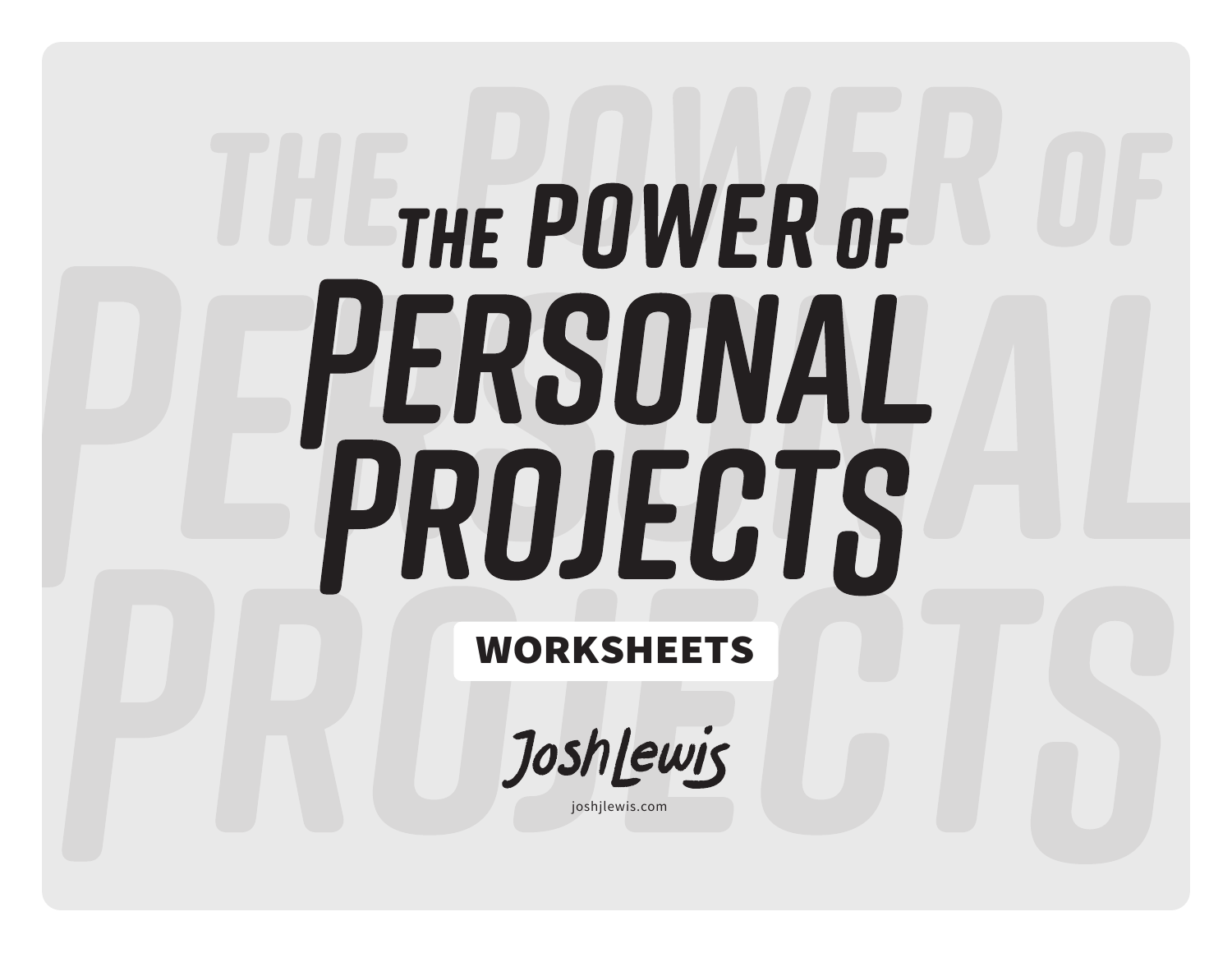## **Develop**

#### **THE MARKET**

What market do I want to get into? Or what market can I strengthen my skills in?

#### **BRAINSTORM**

What can I create that aligns the market and my passions? (Think about it and add ideas later.)

#### **MY PASSIONS**

What are my passions? Hobbies? Entertainment? Topics?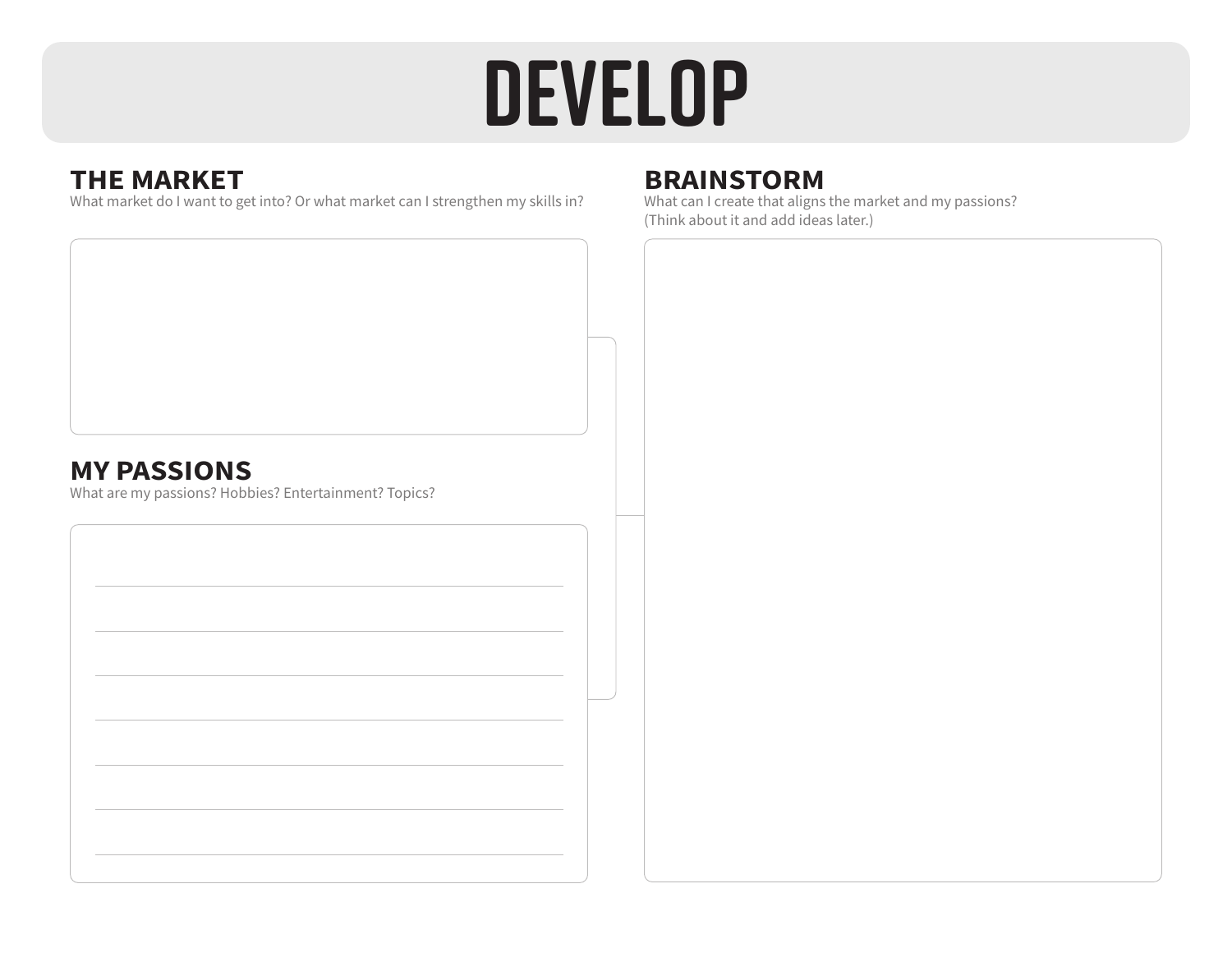## **Develop**

#### **CHOOSE A PROJECT**

Select the best idea.

#### **I WILL CREATE:**

(Be as specific as possible.)

#### **FOR THIS MARKET:**

#### **PLEASE CONSIDER**

- $\bigcirc$  Does this connect on a human level? Is it true? Weird? Or funny?
- $\bigcirc$  Is this a unique idea that stands out?
- $\bigcirc$  Will this feel real in the market?
- $\bigcirc$  Can this take on another physical or digital form later on?
- $\bigcirc$  Is this realistic for the season of life I'm in?

#### **SCOPE OF WORK**

Define the specific pieces, sizes, rounds of art, etc.

#### **NOW CUT IT IN HALF!!!**

What do you really need to do? 5 completed pieces are better than not finishing 10. Remember, crush perfection and get to the finish line.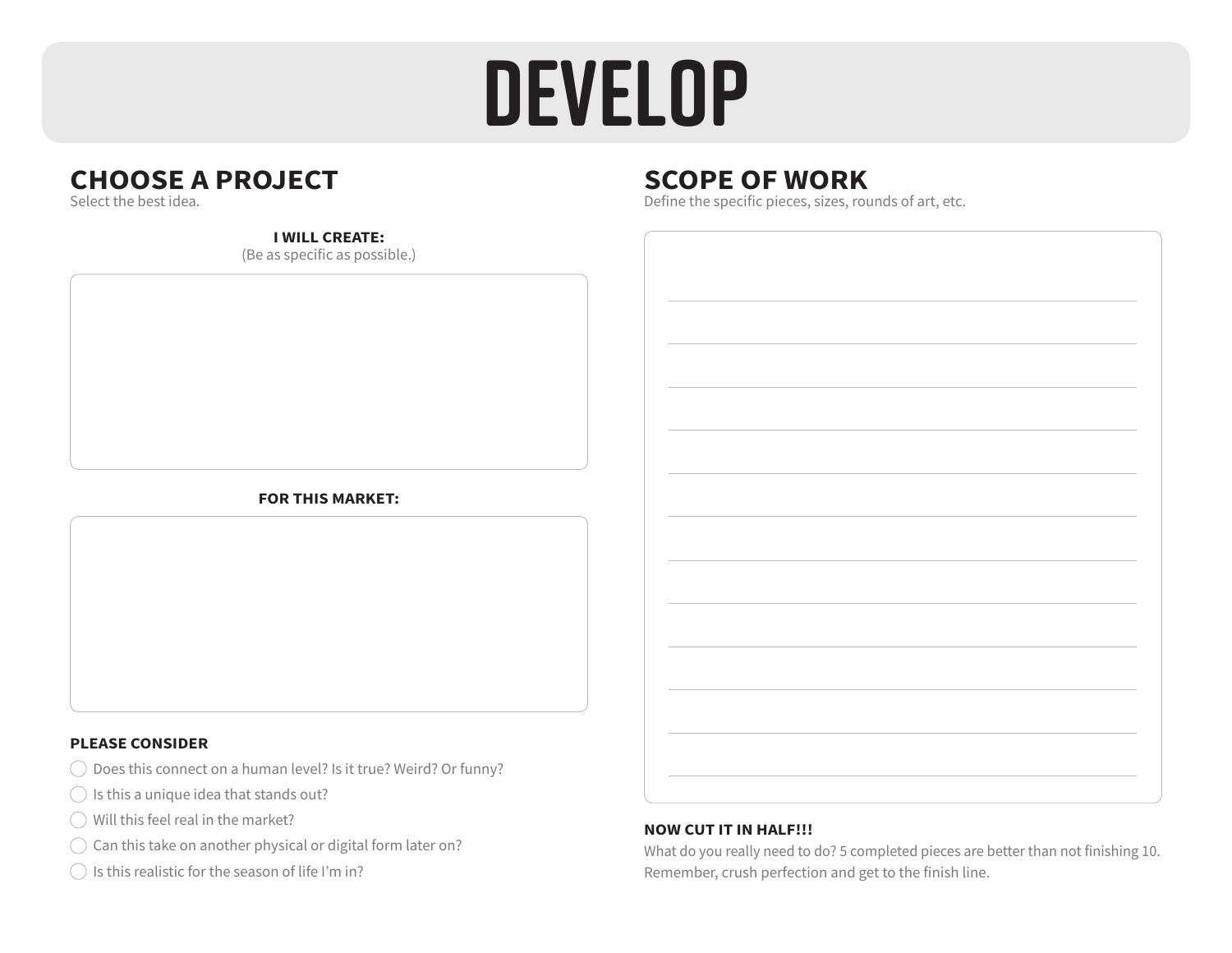# **Plan**

| <b>TIMELINE</b>                                                                                                                                          |                              | <b>MY TASK LIST</b>                         |                 |
|----------------------------------------------------------------------------------------------------------------------------------------------------------|------------------------------|---------------------------------------------|-----------------|
| <b>START DATE</b>                                                                                                                                        | <b>FINAL DUE DATE</b>        | Break down your project into logical steps. | <b>DUE DATE</b> |
| (Mentally prepare yourself.)                                                                                                                             | (Hold yourself accountable.) |                                             |                 |
| <b>MAKE THE TIME</b><br>When will I work on this project?                                                                                                |                              |                                             |                 |
| In the morning before work?<br>In the evenings after everyone is<br>(<br>in bed?<br>On the weekends?                                                     | Other (Be very specific.)    |                                             |                 |
| <b>INVITE OTHERS</b><br>Projects are better with friends! Who can I invite? To collaborate with? For<br>feedback? For accountability? For industry tips? |                              |                                             |                 |

 $\bigcirc$  Schedule each task on your calendar or project management software.

#### **RESOURCES**

What do I need to get to complete this project? Supplies, materials, software?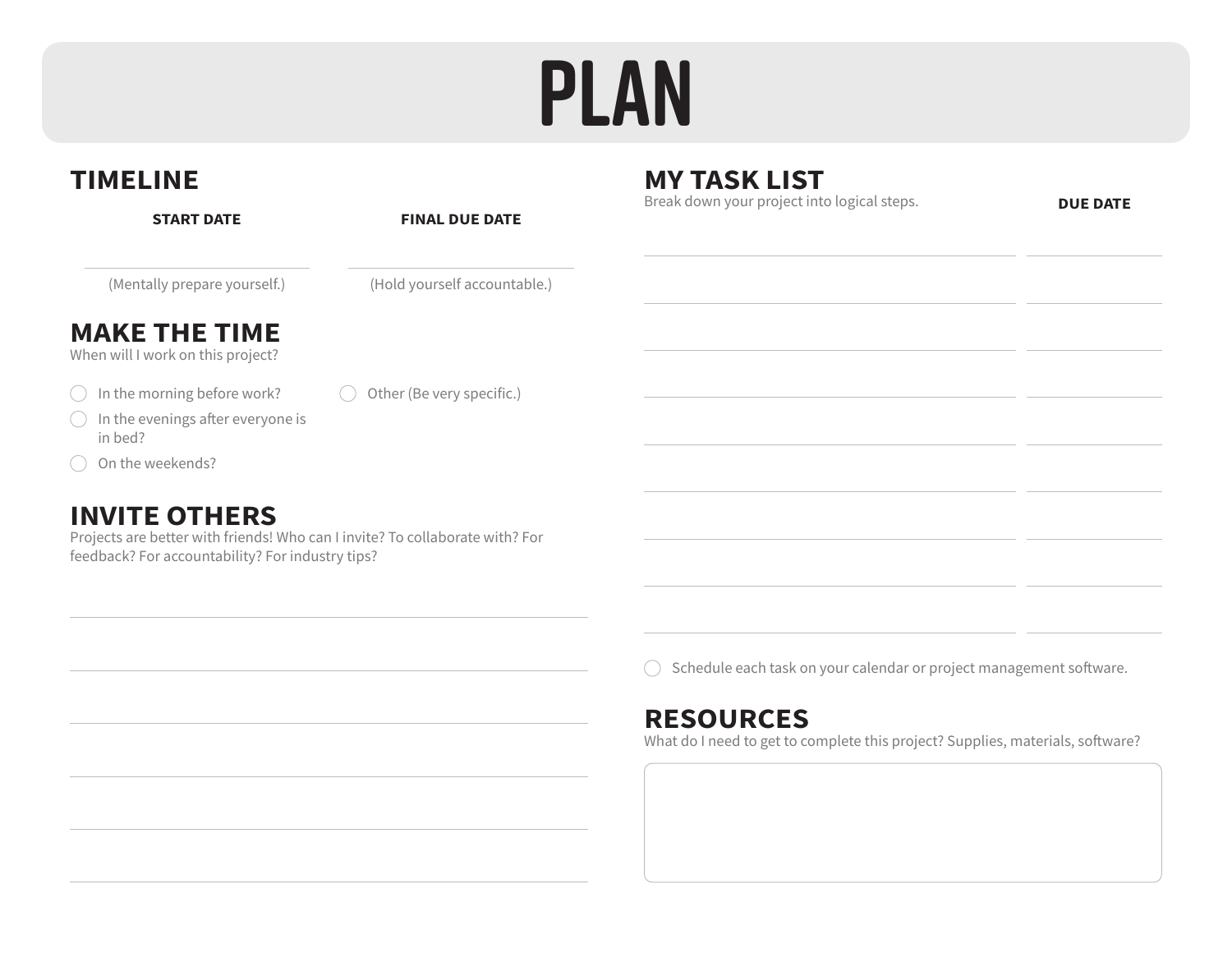### **Create Share**

#### **TIPS FOR FINISHING YOUR PROJECT**

- $\circ$  Follow the schedule as best as you can.
- $\circ$  Reschedule any missed tasks. It keeps the project in front of you.
- $\circ$  Share work in progress. This can give you energy to finish.
- $\circ$  Give yourself grace! You will hit a wall at some point. Keep going!
- Get trusted feedback.
- $\circ$  Take a small break if needed. But give yourself a new start date.
- $\circ$  Follow through to the finish line! You can evaluate the project afterwards.
- $\circ$  But also cancel it if it's draining the life out of you.

#### **HOW CAN I SHARE THIS PROJECT?**

Digitally

Physically

#### **WHO WOULD ENJOY THIS PROJECT?**

Which industry pros, businesses, or specialized groups/organizations?